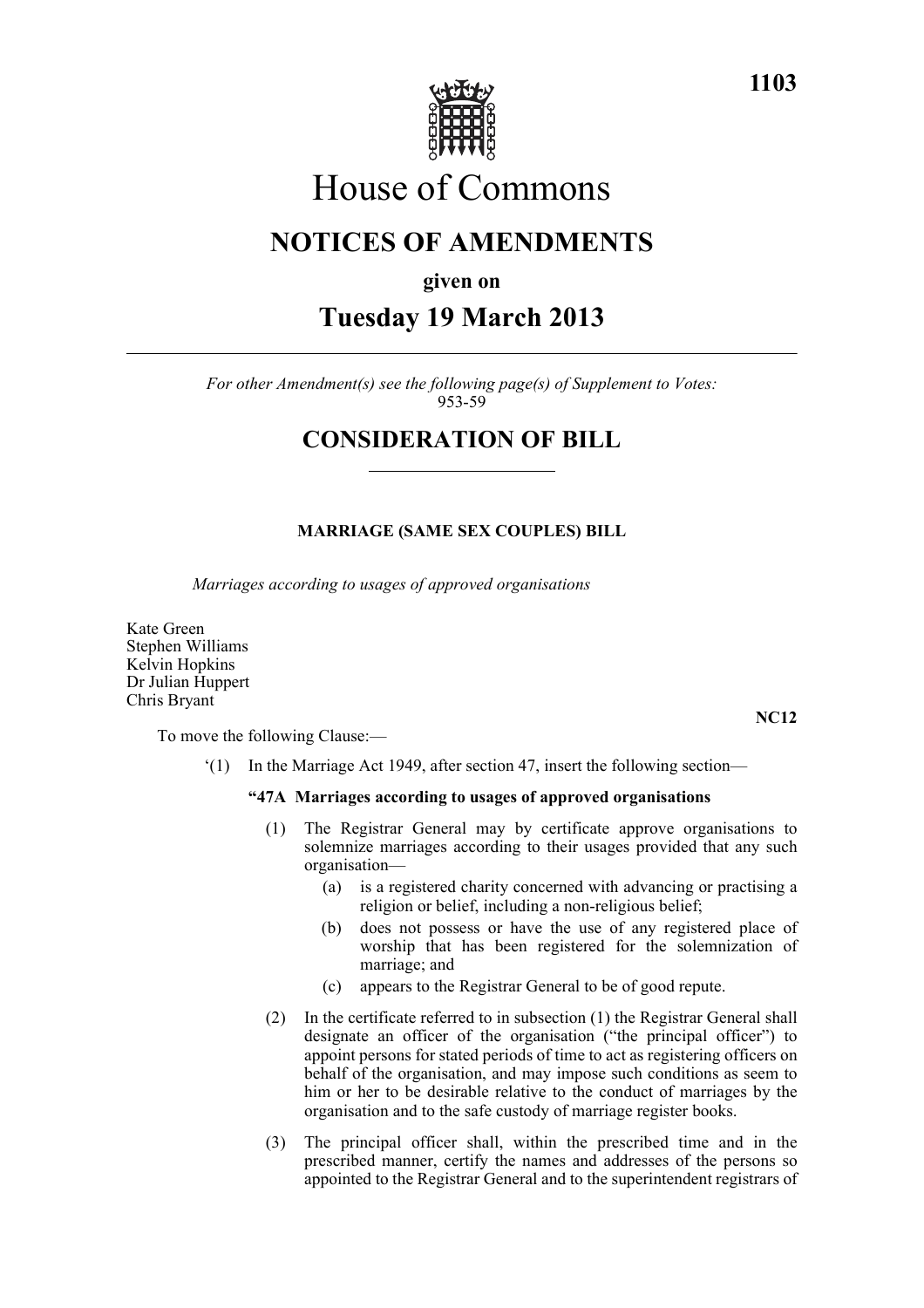#### **Marriage (Same Sex Couples) Bill,** *continued*

the registration districts in which such persons live, together with such other details as the Registrar General shall require.

- (4) A marriage shall not be solemnized according to the usages of an approved organisation until duplicate marriage register books have been supplied by the Registrar General under Part IV of this Act to the registering officers appointed to act on behalf of the organisation.
- (5) If the Registrar General is not satisfied with respect to any registering officer of the approved organisation that sufficient security exists for the safe custody of marriage register books, he or she may in his or her discretion suspend the appointment of that registering officer.
- (6) A marriage to which this section applies shall be solemnized with open doors in the presence of either—
	- (a) a registrar of the registration district in which the marriage takes place; or
	- (b) a registering officer appointed under subsection (2) whose name and address have been certified in accordance with subsection (3) and of two witnesses;

and the persons to be married shall make the declarations and use the form of words set out in subsection (3) or (3A) of section 44.

- (7) A marriage solemnized according to the usages of an approved organisation shall not be valid unless there is produced to the superintendent registrar, at the time when notice of marriage is given, a certificate purporting to be signed by the principal officer or a registering officer of the approved organisation to the effect that each person giving notice of marriage is either a member of the said organisation or is authorised to be married according to the said usages under or in pursuance of a general rule of the said approved organisation.
- (8) A certificate under subsection (7) shall be for all purposes conclusive evidence that any person to whom it relates is authorised to be married according to the usages of the said organisation and the entry of the marriage in a marriage register book under Part IV of this Act, or a certified copy thereof made under the said Part IV, shall be conclusive evidence of the production of such a certificate.
- (9) A copy of any general rule of the said organisation purporting to be signed by the principal officer for the time being of the said organisation shall be admitted as evidence of the general rule in all proceedings touching the validity of any marriage solemnized according to the usages of the said organisation.".
- (2) Schedule [Consequential amendments—Marriage according to usages of approved organisations] has effect.'.

Kate Green Stephen Williams Kelvin Hopkins Dr Julian Huppert Chris Bryant

Page **3**, line **28** [*Clause 2*], after sub-paragraph (i) insert—

'(iA) section 47A (marriages according to the usages of approved organisations) when the organisation in question is a religious organisation.'.

**7**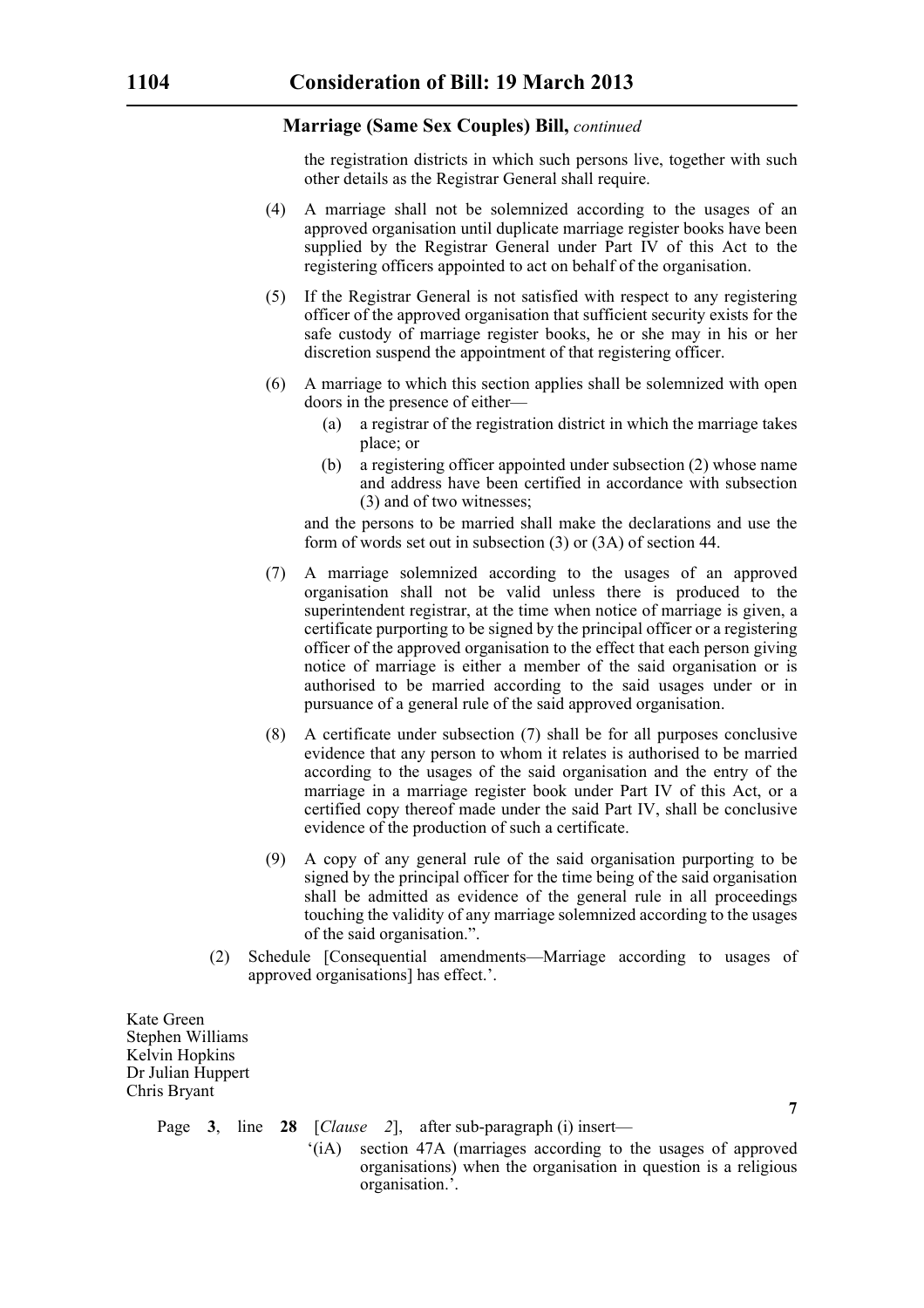#### **Marriage (Same Sex Couples) Bill,** *continued*

Kate Green Stephen Williams Kelvin Hopkins Dr Julian Huppert Chris Bryant

> Page **6**, line **29** [*Clause 5*], after 'solemnized', insert 'and includes a religious organisation approved under section 47A(1).'.

Kate Green Stephen Williams Kelvin Hopkins Dr Julian Huppert Chris Bryant

> Page **49**, line **16** [*Schedule 7*], after 'celebrated', insert 'and includes a religious organisation approved under section 47A(1).'.

Kate Green Stephen Williams Kelvin Hopkins Dr Julian Huppert Chris Bryant

To move the following Schedule:—

### 'CONSEQUENTIAL AMENDMENTS—MARRIAGE ACCORDING TO USAGES OF APPROVED ORGANISATIONS

The following amendments are made to the Marriage Act 1949—

- (1) In section 26 (marriages which may be solemnized on authority of superintendent registrar's certificate) in subsection (1) after paragraph (c) there is inserted—
	- "(ca) a marriage conducted under the auspices of an approved organisation;".
- (2) In section 35 (marriages in registration district in which neither party resides) after "the Society of Friends" there is inserted "or of an approved organisation".
- (3) In section 43 (appointment of authorised persons) in subsection (3) after "the Society of Friends" there is inserted "or of an organisation authorised by the Registrar General under section 47A".
- (4) In section 50 (person to whom certificate to be delivered), in subsection (1) after paragraph (d) there is inserted—
	- "(da) if the marriage is to be solemnized according to the usages of an approved organisation, a registering officer of that organisation".
- (5) After section 52, the following section is inserted—

### **"52A Interpretation**

In this Part of this Act "approved organisation" has the meaning given to it in section 67.".

- (6) In section 53 (persons by whom marriages are to be registered), after paragraph (b) there is inserted—
	- "(ba) in the case of a marriage solemnized according to the usages of an approved organisation, a registered officer of that organisation;".

**9**

**NS1**

**8**